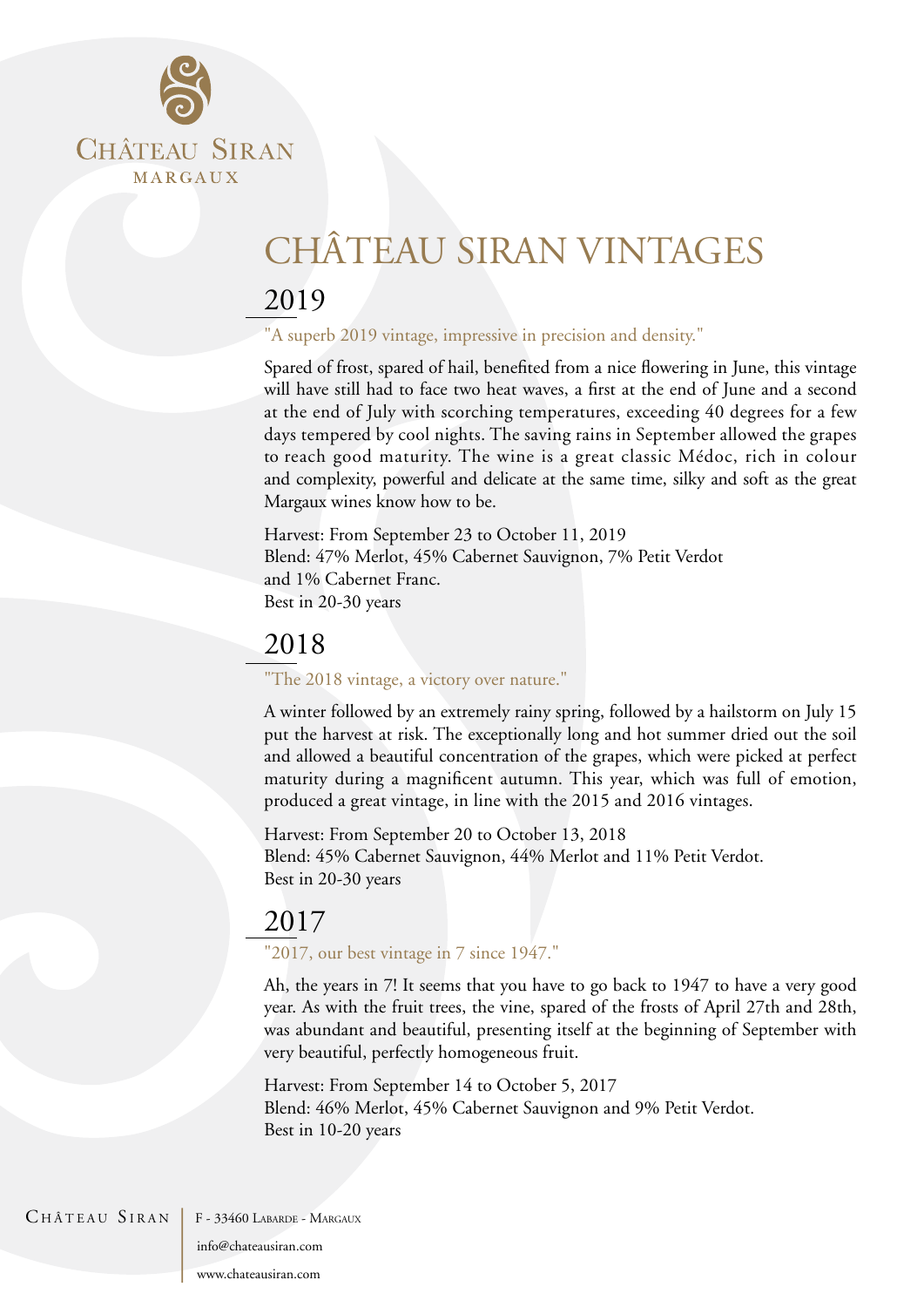

### "A great 2016 vintage, thanks to the miraculous rain in September."

The rains in September unblocked the water stress triggered by a very dry summer. The mildness of the autumn allowed us to reach optimal ripeness for each of the plots and to carry out an "à la carte" harvest. The wines are colourful, dense, rich and have a beautiful volume in the mouth. They are very aromatic, fruity, with rich and melted tannins and a very nice alcohol-acidity balance.

Harvest: From September 26 to October 20, 2016 Blend: 46% Cabernet Sauvignon, 44% Merlot, 9% Petit Verdot and 1% Cabernet Franc. Best in 20-30 years

# 2015

### "The 2015 vintage is exceptional in quantity and quality."

From the beginning of September until the end of October, the weather was ideal for the ripening of the grapes: sunny during the day and cool at night. We took place later than expected: we took advantage of this beneficial weather to refine the tannins of the skins. The fruit harvested intact and the wine expressed an aromatic and tasteful purity. The colour is deep, the balance excellent: a reasonable alcoholic degree with a moderate but present acidity. Finally, smooth, velvety tannins and a dense, fresh finish make 2015 a gourmet vintage!

Harvest: From September 17 to October 12, 2015 Blend: 55% Merlot, 38% Cabernet Sauvignon and 7% Petit Verdot. Best in 20-30 years

# 2014

### "The 2014 vintage is the fruit of an Indian summer."

From the end of August, sun, light and heat settled in permanently, constituting the longest, hottest and driest Indian summer for 100 years! Maturation took place in exceptional conditions, the plots were picked without any particular stress, depending on the full maturity. The Merlot grapes, at their peak at the end of September, express suppleness, aromatic richness and unctuousness. The Petit Verdots, with their very colourful juices, follow closely and keep a great aromatic freshness. Finally, the Cabernets are concentrated with an ideal balance between aromas and power.

Harvest: From September 24 to October 15, 2014 Blend: 53.5% Merlot, 38% Cabernet Sauvignon and 8.5% Petit Verdot. Best in 15-25 years



 $CH\hat{A}TEAU$   $SIRAN$   $F-33460$  Labarde - Margaux

info@chateausiran.com

www.chateausiran.com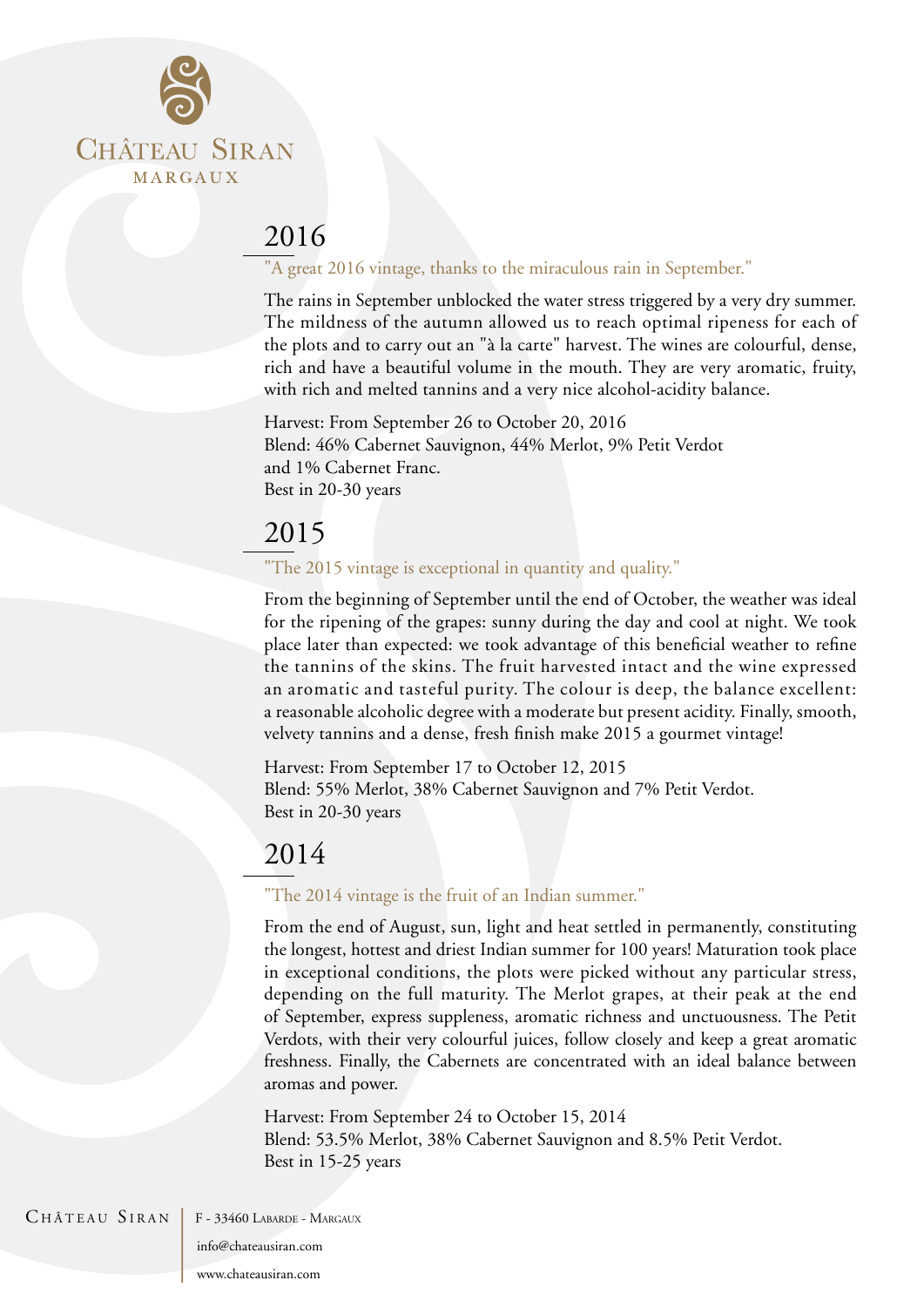

### "A 2013 vintage, born under duress."

The heavy rainfall of this year remain in our memories, it is the two summer months of July and August that make the quality of the vintage. The month of September, punctuated by rainy spells, complicates the harvest. However, the Merlot remain fruity with a structure and a sustained colour, the Petit Verdots and Cabernets have ripe tannins and an acidity that gives a good balance to the wine. The work in the vineyard and in the cellar was certainly rewarded.

Harvest: From September 27 to October 10, 2013 Blend: 55% Cabernet Sauvignon, 35% Merlot and 10% Petit Verdot. Best in 5-15 years

# 2012

### "A vintage where the freshness of the fruit and elegance are paramount."

Despite the capricious climatology, this vintage is the result of continuous work in the vineyard. Patience and vigilance are the key words on the eve of the harvest. Finally, a great deal of work in sorting the grapes allows us once again to make a wine of excellent quality that is faithful to the Médoc terroir and Siran's identity, elegant and long-lasting.

Harvest: From October 1 to October 16, 2012 Blends: 55% Merlot, 35% Cabernet Sauvignon and 10% Petit Verdot. Best in 10-20 years

### 2011

#### "One of the most typical vintages of the Bordeaux style."

In spite of an atypical climate, in particular a strong hydric deficit, the extremely early harvest took place in good conditions. A good selection in the winery allowed us to remove the grapes that had withered and been damaged by the heat. Fortunately, the wine turned out to be a very colourful, very aromatic wine with a beautiful tannic structure, worthy of the Bordeaux style.

Harvest: From September 8 to September 27, 2011 Blend: 52% Merlot, 36% Cabernet Sauvignon, 11% Petit Verdot and 1% Cabernet Franc. Best in 10-20 years

CHÂTEAU SIRAN | F - 33460 LABARDE - MARGAUX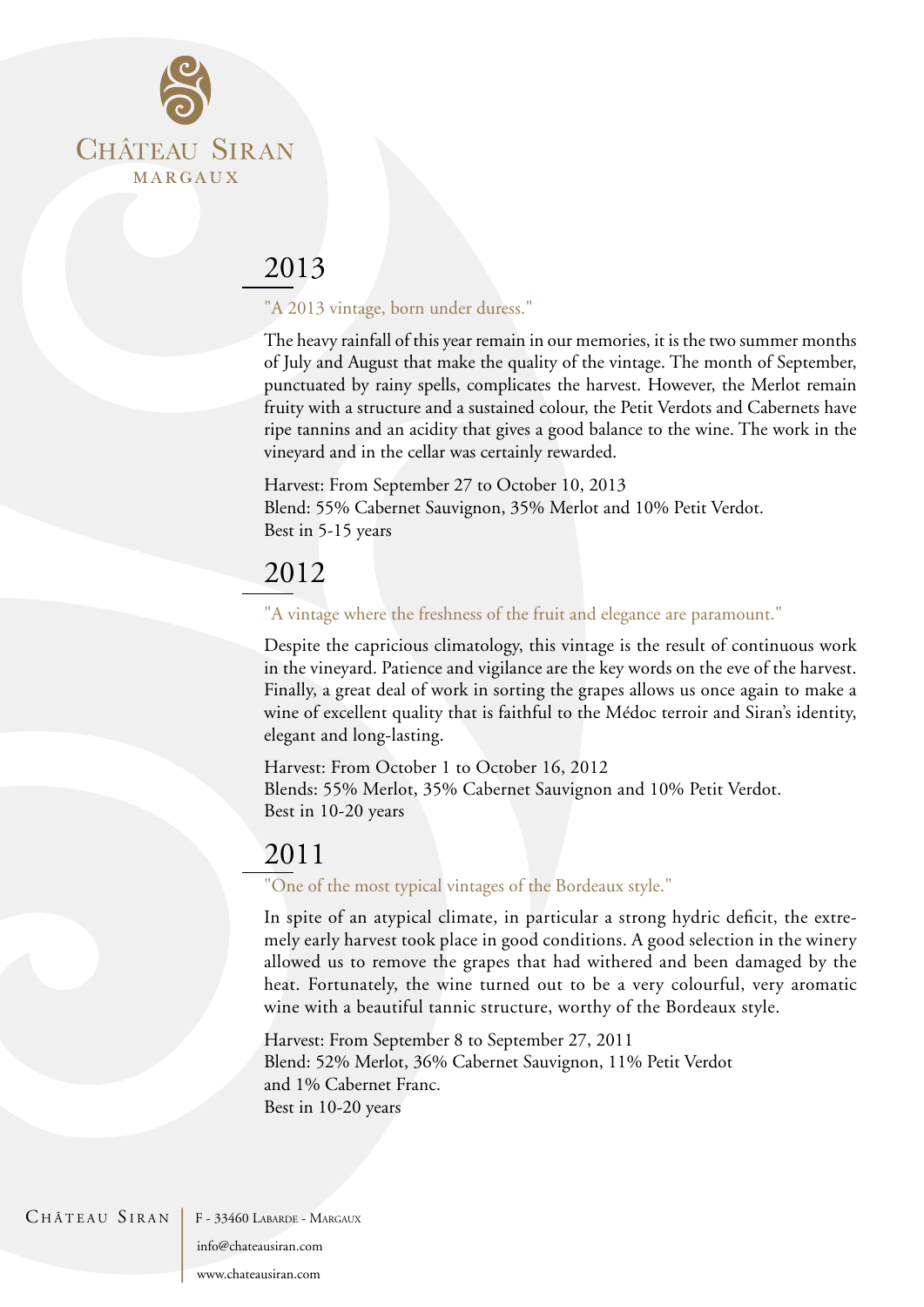

### "A vintage worthy of the pantheon of the greatest vintages."

The harvest went perfectly with magnificent grapes right up to the end of picking, with record high sugar levels. The vintage's aromatic potential was marvelously revealed during the vinification. A generous and structured wine which with time will allow its delicacy to express itself.

Harvest: From September 22 to October 8, 2010 Blend: 46% Merlot, 43% Cabernet Sauvignon and 11% Petit Verdot. Custody: 20-30 years

# 2009

### "A masterpiece of nature!"

Maturation took place over a long period of time with excellent sunshine conditions and alternating hot days and cool nights. These ideal harvesting conditions allow us to pick the grapes at our own pace and without constraint. Harvested at perfect maturity, the musts are fresh, fruity, tannic and dense, the wines will be rich and balanced. We hold a great year.

Harvest: From September 21 to October 7, 2009 Blend: 48% Merlot, 45% Cabernet Sauvignon and 7% Petit Verdot. Best in 20-30 years

# 2008

### "A late vintage that reveals the authenticity of the terroir."

Yet another year that had started with difficulties: frost, hail, a summer with little sunshine. Luckily starting in September, a magnificent late season saved the vintage. The harvest began on the last day of the month for the Merlot and around October  $12<sup>th</sup>$  for the Cabernets. Siran's southern terroir enabled the harvesting of healthy, ripe grapes and the production of a fruity, powerful and elegant wine with a complexity worthy of the great Siran wines.

Harvest: From September 30 to October 16, 2008 Blend: 54% Merlot, 33% Cabernet Sauvignon and 13% Petit Verdot. Best in 10-15 years

CHÂTEAU SIRAN | F - 33460 LABARDE - MARGAUX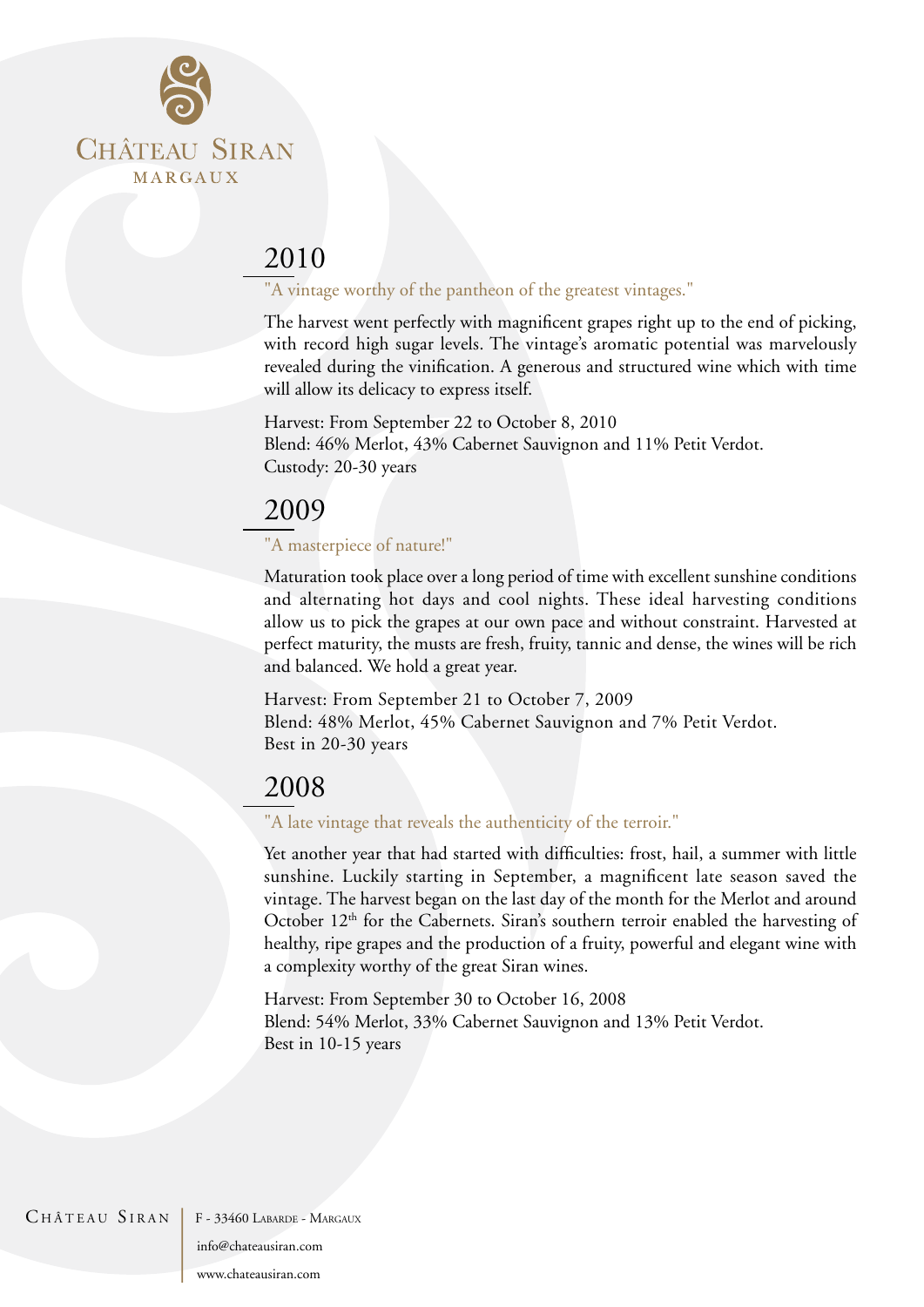

### "A vintage with a happy ending."

At the beginning of September, the summer heat finally settled in with a dry climate and cool nights, allowing us to wait for good ripening conditions for the harvest and compensating for the months of July and August which were cooler and wetter than usual. The considerable efforts made in the vineyard during this gloomy summer were decisive for the health of the harvest. The wine is already pleasurable but also capable of ageing.

Harvest: From September 27 to October 11, 2007 Blend: 49% Merlot, 35% Cabernet Sauvignon and 16% Petit Verdot. Best in 10 years

# 2006

### "A vintage with a unique character."

This relatively early harvest can be explained by a capricious weather factors with a very hot and dry July followed by a particularly cold August. Fortunately, an ideal month of September enabled us to obtain a good ripening and excellent harvesting conditions. It is these complex years that magnify the early soil of Siran and all the work in the vineyard before the harvest, resulting in a wine with aromas of red fruit, direct and powerful on the palate, still very soft and velvety with good persistence.

Harvest: From September 18 to October 4 , 2006 Blend: 52% Merlot, 32% Cabernet Sauvignon and 16% Petit Verdot. Best in 15-20 years

# 2005

#### "An exceptional well-balance vintage."

In the Bordeaux region, 2005 was an exceptional year, and will probably be in the line of 45, 61 and 82. The Siran 2005 is a refined wine, with a delicate nose, elegant on the palate, with notes of red fruits and silky tannins.

Harvest: From September 14 to October 5, 2005 Blend: 51% Merlot, 34% Cabernet Sauvignon and 15% Petit Verdot. Best in 20-25 years

CHÂTEAU SIRAN | F - 33460 LABARDE - MARGAUX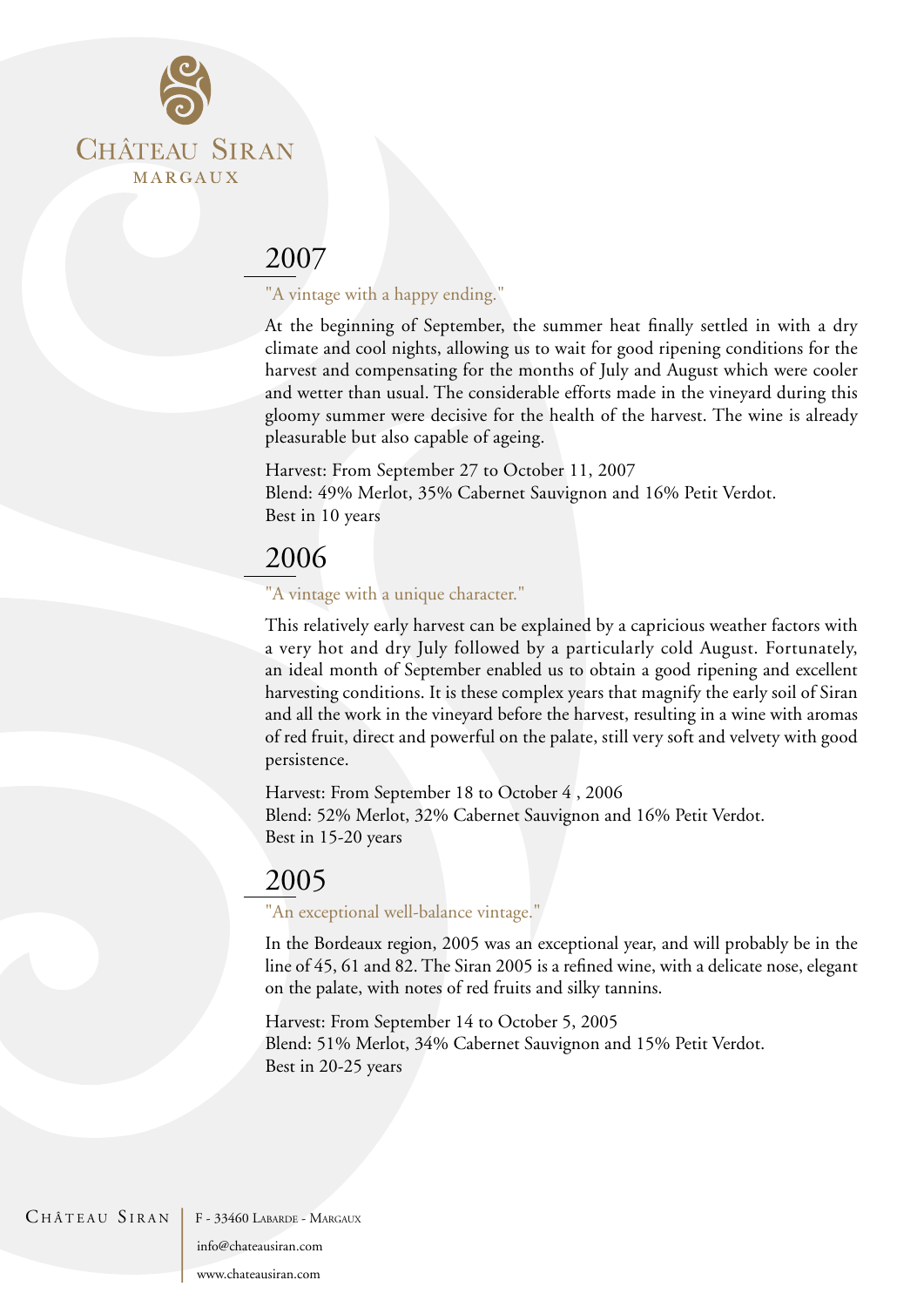

### "A fine vintage, very marked Margaux."

The 2004 is a classic Bordeaux vintage resulting from normal to favourable climatic conditions. The late harvest, thanks to ideal weather conditions in September and October, produced an abundance of magnificent grapes with a beautiful maturity. The new sorting table installations enabled the grapes to be selected with the utmost rigour. The wine is fleshy, supple, with a beautiful tannic structure and a certain roundness. Its evolution is promising.

Harvest: From September 29 to October 20, 2004 Blend: 50% Merlot, 35% Cabernet Sauvignon and 15% Petit Verdot. Best in 10-15 years

# 2003

#### "A great vintage born of exceptional climatic conditions."

Thanks to the exceptional weather conditions this summer, the harvest was also exceptional, comparable in quality to that of 1982. The great heat of the summer followed by very mild weather during the harvest allowed all the grape varieties to reach optimal maturity. Great elegance of the tannins, aromatic freshness of the red fruit notes as well as a beautiful suppleness characterize this exceptional vintage.

Harvest: From September 10 to September 24, 2003 Blend: 46% Merlot, 34% Cabernet Sauvignon, 13% Petit Verdot and 7% Cabernet Franc. Best in 15-20 years

# 2002

#### "A solar and complex vintage."

The quality of this vintage is linked to the climatic conditions of September and October which allowed the grapes to reach their full maturity. The low yields and the constant and meticulous work of the team contributed to produce a great wine, rich, concentrated, powerful, balanced and very elegant.

Harvest: From September 27 to October 16, 2002 Blend: 61% Merlot, 32% Cabernet Sauvignon and 7% Petit Verdot. Best in 10-15 years

CHÂTEAU SIRAN | F - 33460 LABARDE - MARGAUX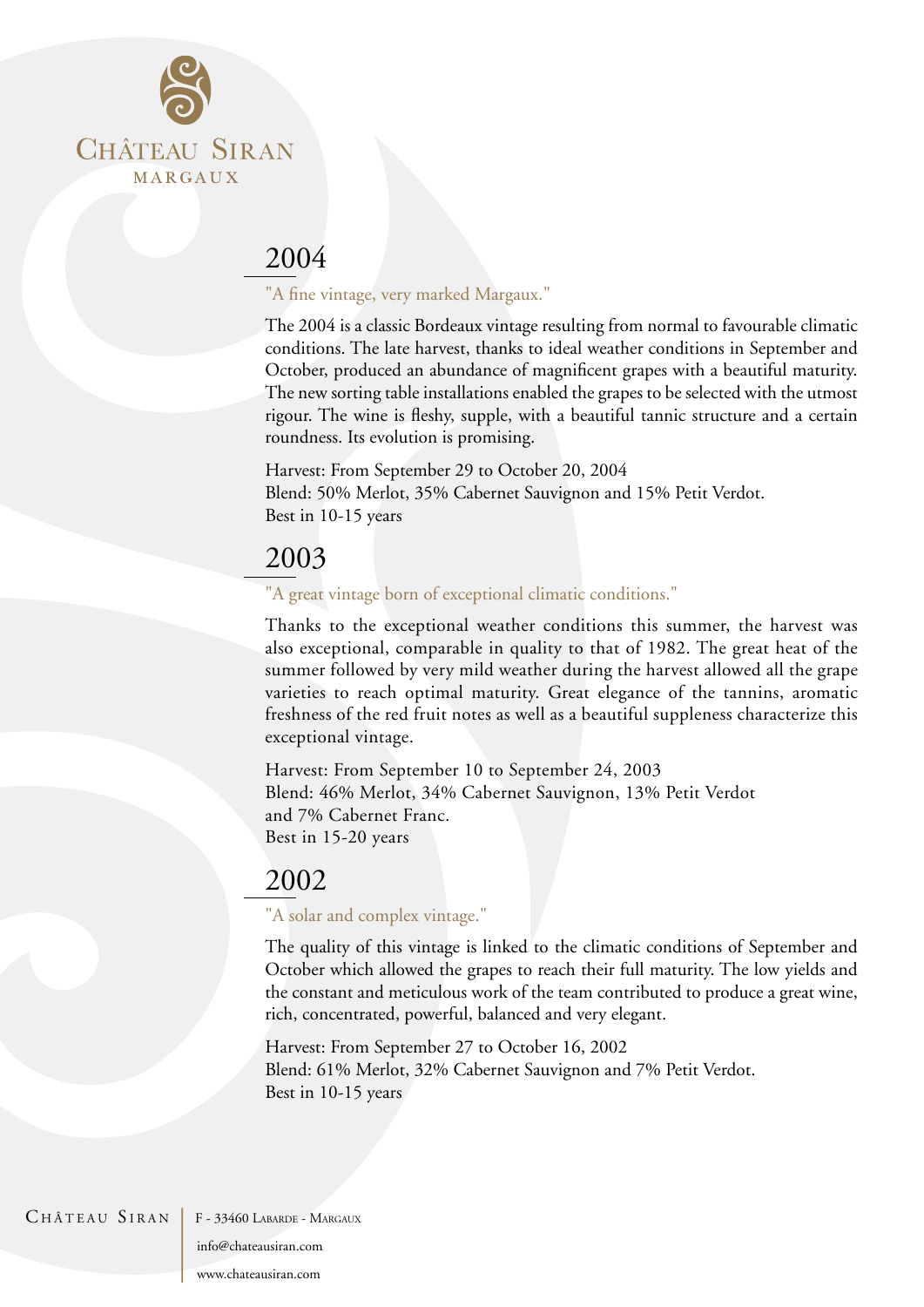

### "A typically Margaux vintage, with finesse and elegance."

A year that began with rather gloomy weather in the Bordeaux vineyard, 2001 speaks of the strength of its terroir and the ability of the Siran team to produce a good wine. The climatic conditions in October made it possible to pick the grapes at maturity. The result is a pleasant and elegant wine with a dense and harmonious structure. It is a true Margalais vintage.

Harvest: From October 1 to October 8, 2001 Blend: 47% Merlot, 40% Cabernet Sauvignon and 13% Petit Verdot. Best in 10-15 years

# 2000

#### "The famous vintage with the three zeros is a great success."

Excellent weather conditions, a hot and dry August prolonged by an exceptional autumn, allowed each grape variety in the vineyard to be harvested at a very good degree of ripeness. The wine is dense, elegant, of a superb ruby colour, with a complex nose, aromas of red fruits and a great tannic richness.

Harvest: From September 25 to October 10, 2000 Blend: 54% Merlot, 28% Cabernet Sauvignon, 12% Petit Verdot and 6% Cabernet Franc. Best in 15-25 years

### 1999

#### "The last vintage of the century."

The earliness of the harvest due to a very fine month of August, combined with major work on the vines during the summer, generated a high sugar and tannin content and a very good level of aroma. Dark and dense in colour, both powerful and elegant, Siran 99 will be a great wine even better for the patient wine lover.

Harvest: From September 21 to September 30, 1999 Blend: 54% Merlot, 36% Cabernet Sauvignon and 10% Petit Verdot. Best in 15-25 years

#### CHÂTEAU SIRAN | F - 33460 LABARDE - MARGAUX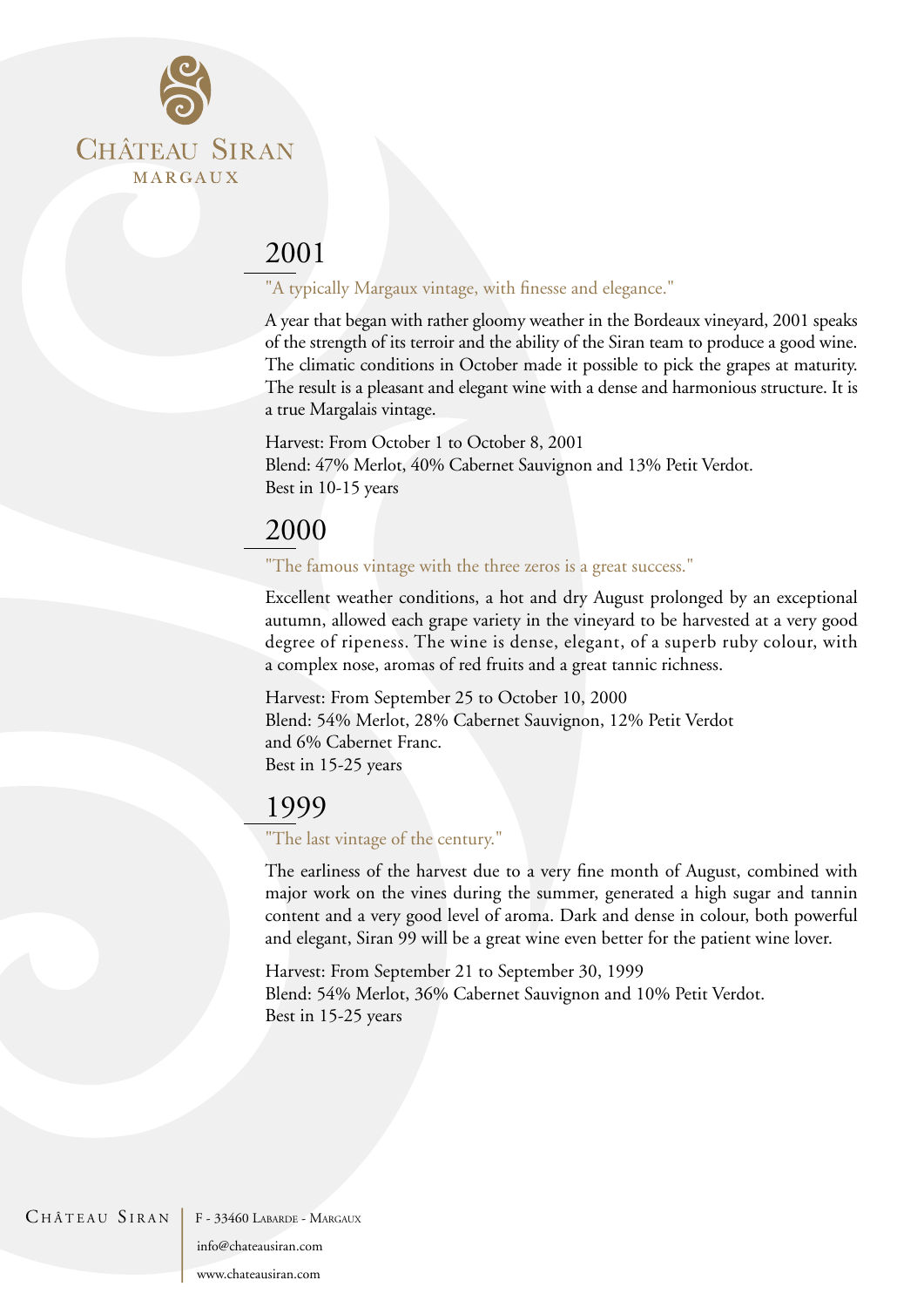

### "A very attractive vintage, certainly a great wine to keep."

Thanks to the excellent constitution of the grapes, which benefited from a particularly hot and sunny August, and significant deleafing and crop thinning, the Merlot and Cabernet grapes produced their best fruit. The wine is powerful, well-balanced, of an intense colour with elegant tannins, fruity aromas and a velvety texture.

Harvest: From September 28 to October 7, 1998 Blend: 48% Cabernet Sauvignon, 40% Merlot and 12% Petit Verdot. Best in 10-20 years

### 1997

### "A harmonious vintage marked by Petit Verdot."

Good management of the vineyard with major deleafing and crop thinning, aided by a magnificent month of September and a very rigorous selection of the grapes have made it possible to make a wine of great elegance, with aromas of red fruit and silky tannins. The Petit Verdot grapes, particularly successful in Siran this year, explain their important part in the blend.

Harvest: From September 12 to September 26, 1997 Blend: 51% Merlot, 24% Cabernet Sauvignon, 15% Petit Verdot and 10% Cabernet Franc. Best in 10-15 years

# 1996

#### "A beautiful vintage, powerful and concentrated."

Despite rain in September, the harvest took place in excellent conditions, both for the Merlot, ripe before the rain, and for the Sauvignon grapes harvested after the rain. The wine is rich, dense with spicy and complex aromas. All the characteristics predict a harmonious evolution with time.

Harvest: From September 24 to October 8, 1996 Blend: 46% Cabernet Sauvignon, 34% Merlot, 12% Petit Verdot and 8% Cabernet Franc. Best in 15-25 years

#### CHÂTEAU SIRAN F - 33460 LABARDE - MARGAUX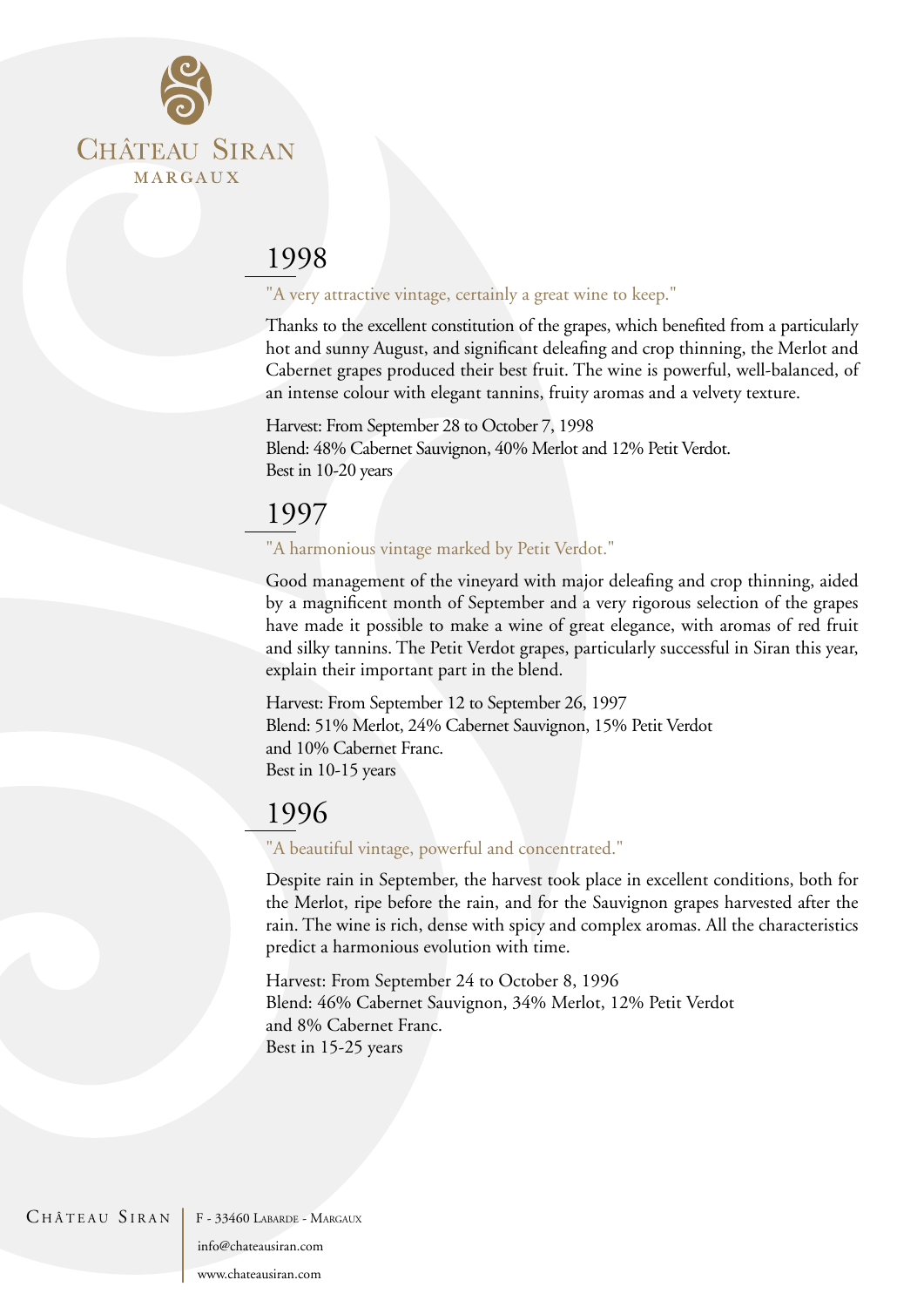

### "A great vintage to keep."

The early harvest, which took place in very good conditions, enabled us to pick grapes, both Merlot and Cabernet Sauvignon, which had reached perfect maturity. The result is a wine with great tannic richness and remarkable fruit, being also well structured, concentrated and aromatic.

Harvest: From September 19 to October 4, 1995 Blend: 43% Cabernet Sauvignon, 37% Merlot, 13% Petit Verdot and 7% Cabernet Franc. Best in 15-25 years

# 1994

### "A vintage saved by its precocity."

The 1994 harvest was delicate. It was a combination of elements including a very fine summer, a good constitution of the grapes, their early ripening, but also a quick picking, a rigorous sorting and a careful vinification, which allowed us to face a deterioration of the weather in September. In the end, the wine has a complex nose dominated by notes of ripe fruit and a mouth supported by beautiful tannins.

Harvest: From September 13 to September 24, 1994 Blend: 57% Merlot, 20% Cabernet Sauvignon, 16% Petit Verdot and 7% Cabernet Franc. Best in 15-20 years

# 1993

#### "A nice surprise despite the difficult conditions!"

The old adage: "August makes the must" has once again come true. The sun of August thickened the skins of the grapes, making them more resistant to the September rains. The thinning out of the grapes during the summer and the care during the vinification process produced a beautiful wine, with a beautiful colour, concentrated, fruity aromas and a good length in the mouth.

Harvest: From September 22 to October 2, 1993 Blend: 67% Merlot, 18% Petit Verdot, 10% Cabernet Sauvignon, and 10% Cabernet Franc. Best in 10-15 years

CHÂTEAU SIRAN | F - 33460 LABARDE - MARGAUX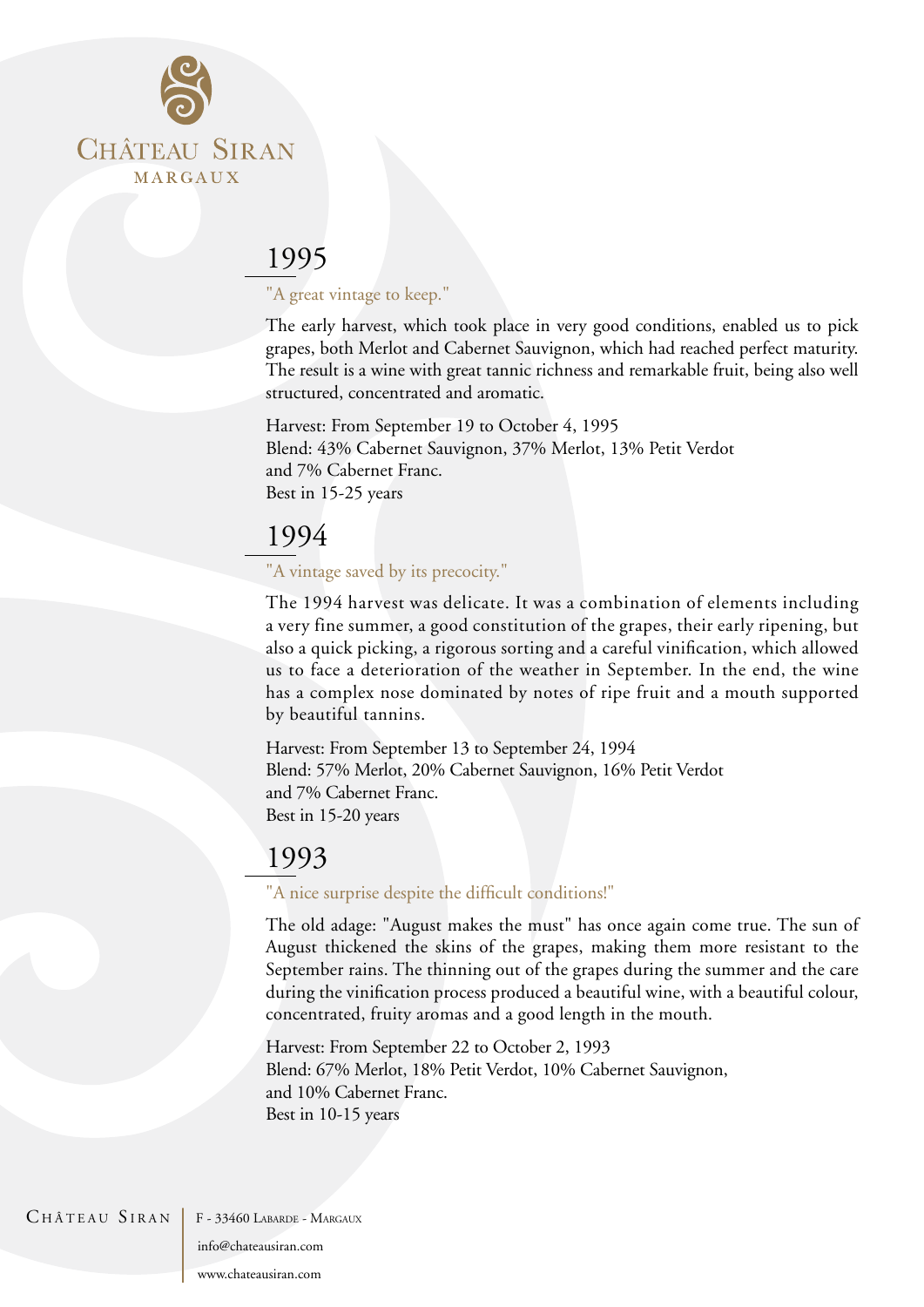

### "A delicate vintage."

In spite of difficult climatic conditions, a careful sorting and delicate vinification allowed the production of a well-structured and balanced wine. A light, fresh and well-constituted wine, with a pleasant nose, to be drank quickly.

Harvest: From September 28 to October 12, 1992 Blend: 51% Merlot, 25% Cabernet Sauvignon, 15% Petit Verdot and 9% Cabernet Franc. Best in 10-15 years

# 1991

### "Spring frosts limit quantity but not quality."

On April 21, 1991, a terrible frost hit the Siran vineyard coupled with very selective sorting reducing the harvest to 25% of a normal year. Spring frosts limit quantity but not quality. The wine has a beautiful smoky ruby-garnet colour, an intense nose of fruits and warm spices, a refined mouth with a good length.

Harvest: From September 30 to October 9, 1991

Blend: 50% Cabernet Sauvignon, 40% Merlot, 7% Petit Verdot and 3% Cabernet Franc. Best in 15-20 years

# 1990

### "One of the best Siran in the last 10 years."

The remarkable climatic conditions have produced a very well-balanced wine, with a very good aromatic richness. conditions have produced a very well-balanced wine, with a very good aromatic richness. The mouth is powerful and very concentrated with beautiful ripe, round tannins, the finish is very long. The wine is very elegant.

Harvest: From September 17 to September 28, 1990 Blend: 45% Merlot, 43% Cabernet Sauvignon, 10% Petit Verdot and 2% Cabernet Franc. Best in 15-25 years

# 1989

### "A very great vintage announced as the vintage of the century!"

All the conditions were in place to make a great wine. Grapes with a splendid constitution gave a wine marked by exceptional tannic power, well harmonized by the natural alcoholic richness and lively aromas evoking a perfectly ripe and healthy grape.

Harvest: From September 8 to 30 September 30, 1989 Blend: 45% Cabernet Sauvignon, 35% Merlot, 15% Petit Verdot and 5% Cabernet Franc. Best in 15-25 years

CHÂTEAU SIRAN F - 33460 LABARDE - MARGAUX

info@chateausiran.com

www.chateausiran.com